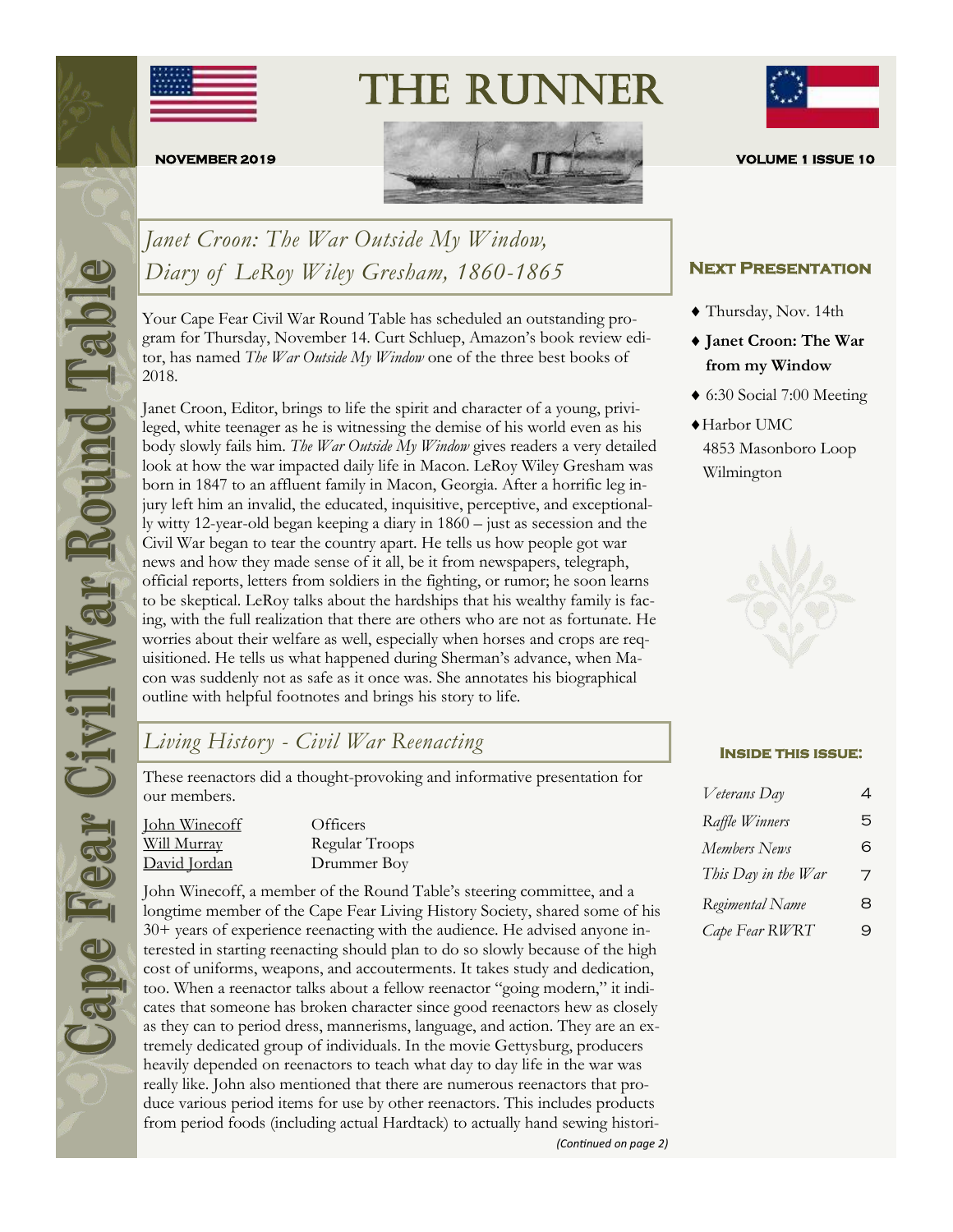

### *Living History - Civil War Reenacting, cont.*



Will Murray, David Jordan, and John Winecoff Civil War Reenactors

cally accurate uniforms. When you consider that thousands participate in these endeavors, the dedication to their "hobby" is awe inspiring.

#### Facts:

- The 26th NC infantry regiment suffered approximately 588 casualties out of 820 men engaged at Gettysburg, a casualty rate that's often cited as the highest regimental rate suffered by a Confederate regiment in the entire war.
- Rank insignia for each army was different. In the Union army, two or more stars indicated a general officer, while all Confederate generals wore an insignia of three stars enclosed within a wreath.

Groups: Artillery, Cavalry, and Infantry

Numbering of NC infantry regiments: There were both state-organized regiments and volunteer regiments numbered 1st through 10th early in the war. The 1st through the 10th volunteers were later renumbered. For example, the 8th NC Volunteers from New Hanover County were re-designated the 18th NC and served in the NC brigade commanded by Col. Branch and then Col. Lane. The "NC State Troops" were organized by the state government and recruits came from throughout the state.

Uniform Identification Bars/Stripes

State sponsored – 2 bars/stripes Volunteers – 1 bar/stripe Cavalry: North – mounts were provided

South – provided their own mounts

Sharps Carbines were popular with cavalry troops on both sides. The Sharps company was headquartered in Hartford, Connecticut, and their weapons were used by many Union cavalry regiments. In many cases, the weapons were bought privately and issued to volunteer regiments. A factory in Richmond, Virginia, manufactured a "knock-off" Sharps Carbine for southern cavalrymen.



David Jordan explaining the Drummer uniform

**David Jordan** presented in uniform and gave us an exemplary session on Drummer Boys. Drummer Boys were the radio of the Army. Boys were enlisted at 8 to 12 years old. When they reached 16, they were enlisted in the infantry. There were 3 ranks in the Drum Corps: Drummer, Sergeant, and Major. The Drum Corps consisted of 12 drummers and 18 fifes. Towards the end of the war, for the Confederacy, it was more likely to be 5 drummers and 2 fifes. David played several tattoos for the presentation. Their uniform consisted of:

#### Jefferson Boots

Jacket, these got lighter due to weather Haversack, for personal belongings Wooden canteen Drum, made of wood (any but Maple which destroyed the drum head) Drum Sash Hat

*(Continued on page 3)*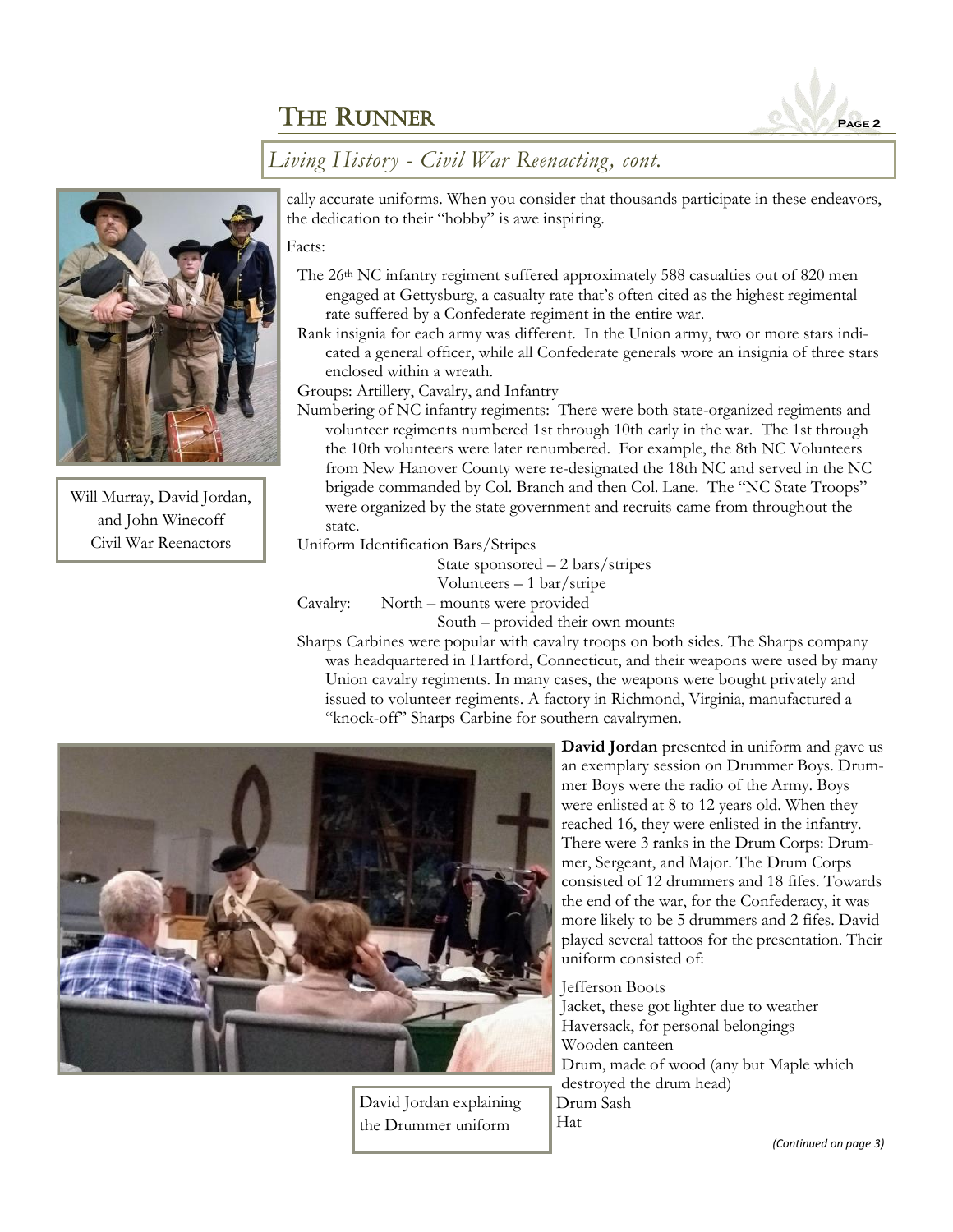

### *Living History - Civil War Reenacting, cont.*



Will Murray demonstrating how the blanket roll was worn so it did not impede the soldiers ability to access his powder or cartridges, or fire his weapon.

Musicians Swords, these generally were only carried by Federal musicians

They played reveille, breakfast call, morning colors, end of the day retreat, etc. When time to travel they played a "packing song". Cavalry also had fifes and buglers. Each Company had a drummer and a fife. During battle drummers were at the rear and served as stretcher bearers. There are 3 books of drumming music, which is written upside down compared to today's music. During battles they played Forward March, About Face, etc. Tunes played by Northern drummers tended to be more complicated since they had better equipment.

On the march musicians were at the head of the columns. They averaged one death per battle and, sadly, were often targeted. Fifers were generally older and their tunes more complicated.

**Will Murray** gave us the nitty gritty on the regular army troops. He appeared wearing a North Carolina troop uniform. NC totally outfitted its troops by order of Governor Vance. NC Shell Jackets came at the end of the war.

- Clothing was made of "Slave" cloth. It was a combination of wool and denim, durable and inexpensive. It was called Slave cloth because it was generally worn by slaves. It was cotton lined, had state seal buttons, "mule ear" pockets and a button fly. Button holes in those days were handsewn as there were no machines that did button holes then. Shirts were made of pillow ticking. Soldiers also wore cotton long underwear tied at the waist and ankles. (Northern uniforms were made of wool.)
- Jefferson boots (brogans had no left or right they conformed to whichever foot you wore them on) were laced up.
- Hats Slouch hats were worn since they kept the rain and sun off the soldiers. Kepi hats did neither and were traded out early by troops.
- Belts were used to carry a cap box, bayonet socket, and cartridge box which held 40 rounds)

Bayonets - were used for cooking, as a hook for dragging bodies off the battleground,



John Winecoff in Federal Uniform briefing the citizenry of Wilmington deaths were due to bayonets.**]** Haversack to carry personal items such as plate, cup, papers, etc.

candle holders, etc. **[**Less than 1% of the battlefield

Wooden canteens

Blanket Roll that included a half tent (also used as a poncho), ground cloth, and a blanket with personal items tucked in it.

1853 Enfield (English made rifle)

Troops were trained to load and drilled repetitively. They were taught 9 points to load. A good shooter could load and fire 3 rounds a minute!

Next was a period briefing of Wilmington citizens by a

Confederate Officer (John Winecoff) accompanied by a Confederate Soldier (Will Murray). This was a step back in time for a glimpse of life during the Civil War. This was followed by a briefing from a Union Officer and Soldier.

A variety of uniforms, weapons, and accoutrements were available for close up inspection. Overall it was an excellent presentation!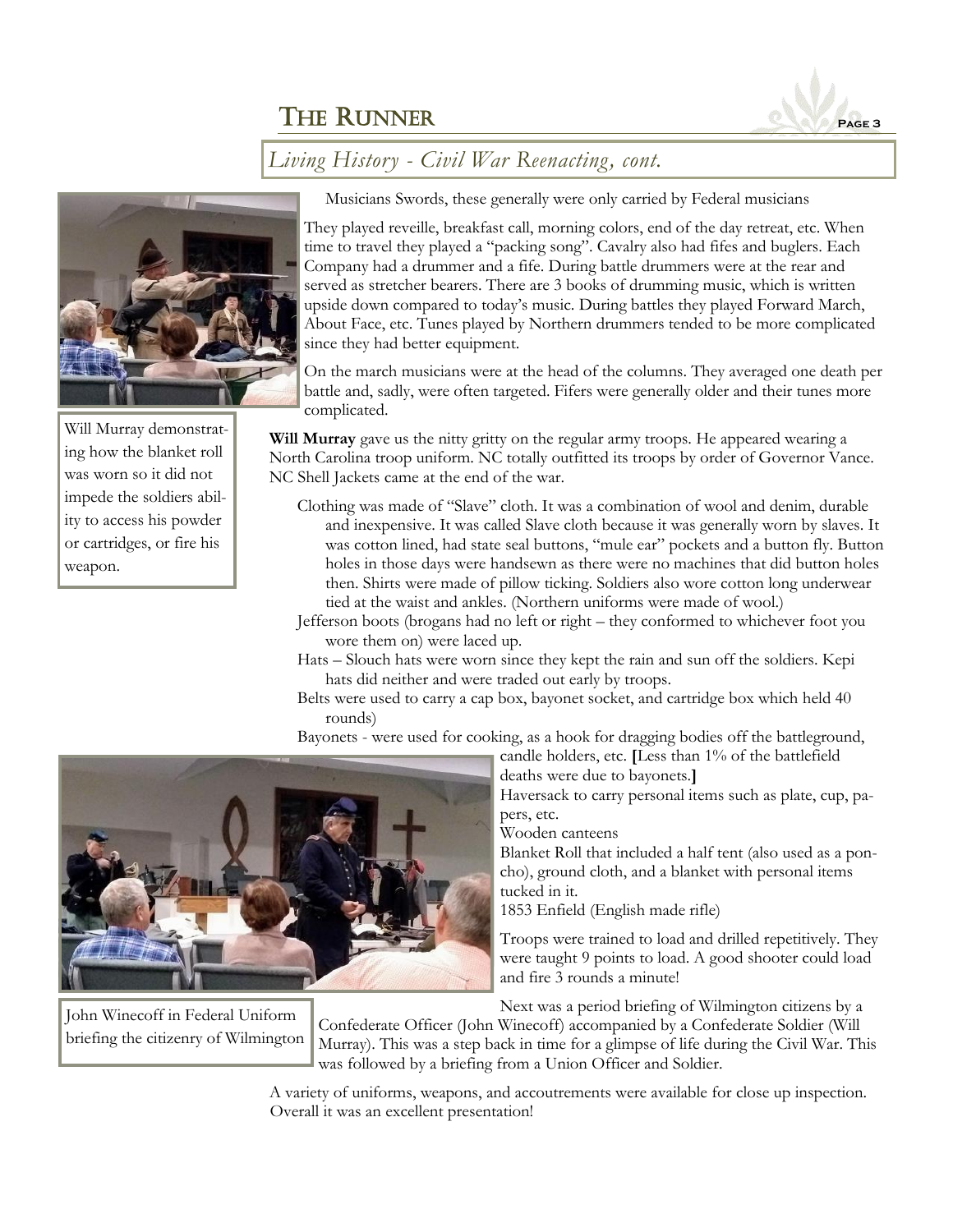## *Veterans Day*

#### **Civil War Veterans**

For 90 years after the last shot of the American Civil War was fired, the men who had fought for the Union and the Confederacy, respectively, continued to meet.

For the North, the **Grand Army of the Republic** (GAR) brought together Union soldiers, referred to as "veterans of the late unpleasantness." Starting in 1866, only one year after the war's close, and ending with the death of 109-year-old Albert Woolson in 1956, the GAR boasted 490,000 members at its peak in 1890. With one single exception, the GAR was a male body. That exception was Sarah Emma Edmonds, who was admitted to the GAR in 1897. Sarah had fought in the 2nd Michigan Infantry disguised as a man named "Franklin Thompson," from 1861 to 1863. She died in 1898.

For the South, the **United Confederate Veterans** (UCV) was inaugurated in 1889. Local Confederate veteran associations proliferated after the war. At the movement's peak, more than 1,500 such groups were listed in the UCV. The UCV's stated purpose was to promote "social, literary, historical and benevolent" aims. During the 1890s, around 30,000 veterans and 50,000 further guests were present at the annual UCV reunion. But in 1950, at the final reunion, a lone UCV member was present: 98-year-old James Moore of Alabama.

Estimates range up to 700,000 deaths in the Civil War including those who died in battle , deaths due to sickness and disease and civilian losses. The number is approximately two percent of the total US population at the time. If two percent of the current US population were to die in a war, the number would be 6.5 million. (Civil War deaths far, far exceeded all the deaths in previous wars. The number of deaths from the Revolutionary War, War of 1812, early Indian wars, and the Mexican War was less than 10,000.)

#### **Modern Day Veterans**

As of 2017 there were 18.2 million veterans.

**World War II - 497,777 (**16 million served)

**Korean War - 2.25 million** (5.7 million served)

**Vietnam War - 774,000 (**2.5 million served)

**Global War against Terrorism**  5.5 million have served or are serving

#### **To all our veterans:**

With gratitude for your service to America on Veterans Day and always. Thinking of you on Veterans Day, and thanking you for all you did for our country. Veterans Day is a good time to remember that our freedom isn't guaranteed. Those who live in freedom will always be grateful to those who helped preserve it. To those who secure our way of life… **thank you!**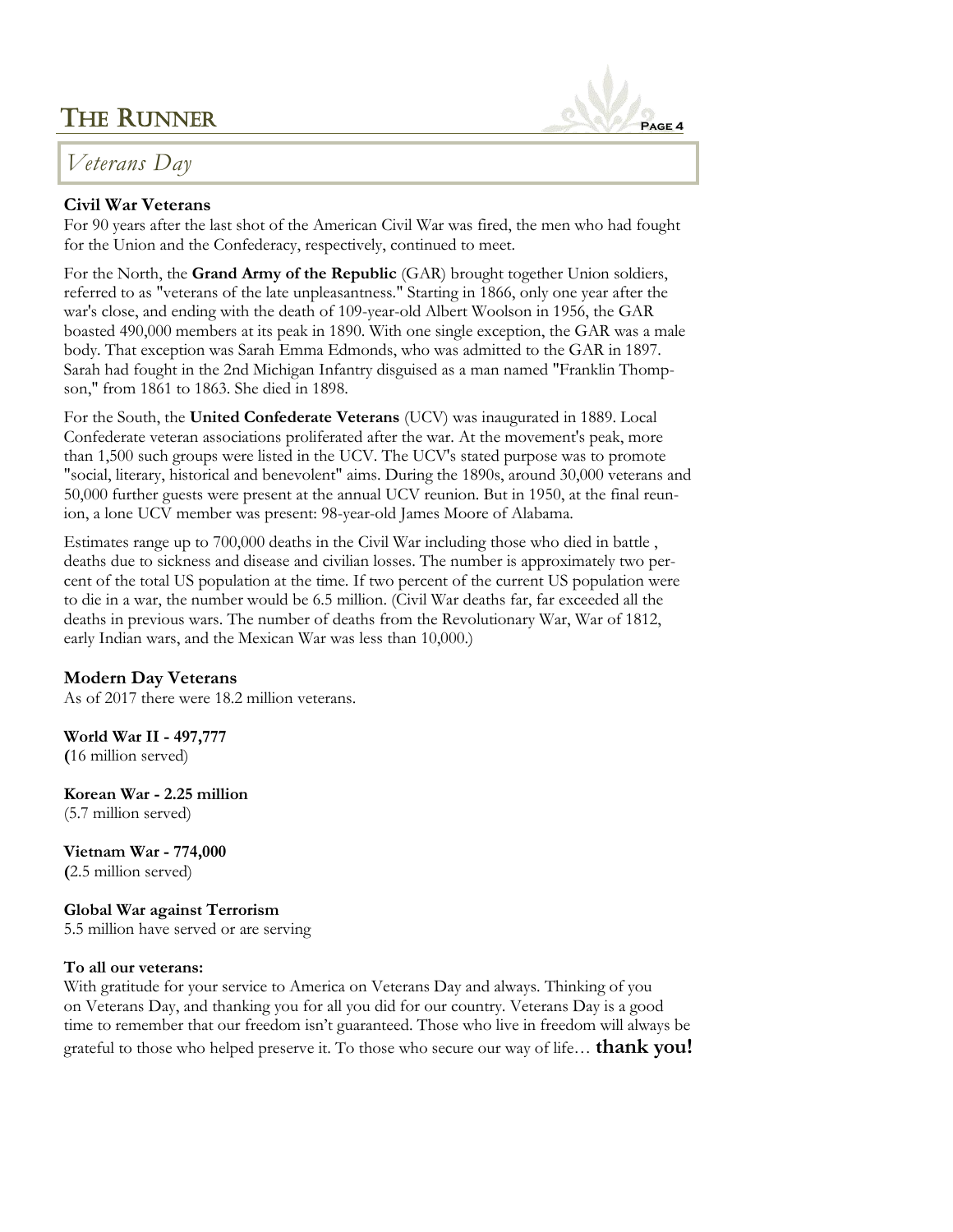

*CFCWRT Upcoming events*

**December 12th** *Lori Sandlin*, Mgr. Southport Maritime Museum - Finding Post-War Confederate Sailor, Captain H. S. Lebby, Blockade Runner and Privateer

**NOTE:** *Our December meeting will be at the Cape Fear Museum.*

**January 9, 2020** *Beckey Sawyer*: The Letters of Sidney Stockbridge, aboard the USS Pawtuxet, James River, April 1865

**February 13th** *Bert Dunkerly*: The Richmond Bread Riots

*Raffle Winners*

#### **October Raffle Winners**



**Last Full Measure - Joe George Smoke at Dawn - John Monroe A Shower of Stars - Ed Gibson Black Soldiers - John Bolger The Civil War - Bill Jayne Battle of Crater - Sherry Hewitt**

If you have books, prints, or other items that you would like to donate to the raffle, contact Raffle Master [Ed Gibson](mailto:egibson759@aol.com) before our next meeting. The raffle is one of the components which the CFCWRT uses to fund our activities and our speakers. Please take part in our raffle by contributing items and/or purchasing tickets.

*Reminder:* **Annual dues for your Cape Fear CWRT membership were due the first of September**. If you **have not** already renewed your annual membership, please do so by mailing your \$30 check to: CFCWRT, PO Box 15750, Wilmington, NC 29408. To the 52 of you who have already paid, we thank you. We promise another great year of Civil War dialog with like-minded friends.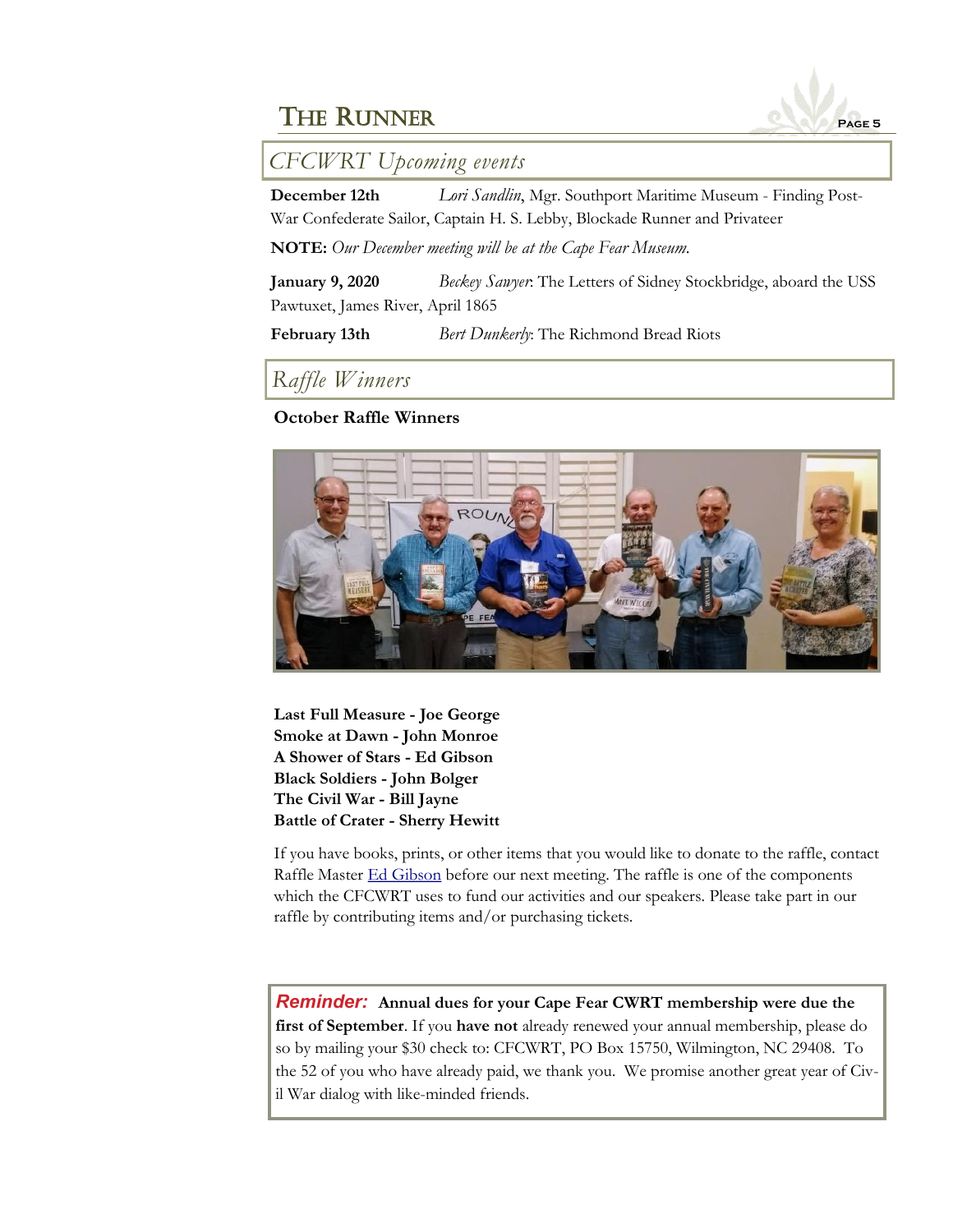# THE RUNNER



### *Member News*

Cape Fear CWRT friend and guest speaker, Andrew Duppstadt, writes in the Fall, 2019 (Vol 7, No. 2) issue o*f* **Civil War Navy,** about the officers who took part in successful Confederate action against the USS Underwriter (early 1864, before New Bern on the lower Neuse River) becoming the nucleus of the crew of the ill fated CSS Neuse. Specifically, Duppstadt writes of the heroic Lieutenant Francis Lyell Hoge in an article derived in a large part from the papers and memorabilia of Hoge, who had previously served, with distinction, aboard the CSS Patrick Henry.



CSS Patrick Henry

## Welcome New Members

Be sure to extend a warm welcome to our new members when you see them!

| <b>Christine Grazer</b> | <b>Ralph Gevinson</b>    |
|-------------------------|--------------------------|
| Calvin McGowan          | <b>Katherine Schultz</b> |
| John Weiss              |                          |

*Do you have a favorite Civil War regiment, regimental flag?* Which one and Why? Just let The Runner Editor know and we will profile it in a future issue.

## *Upcoming Events*

**December 7, 2019** [A Civil War Christmas At Bentonville Battlefield](https://historicsites.nc.gov/events/civil-war-christmas-bentonville-battlefield)

Celebrate a Civil War Christmas during this Holiday open house event. Visitors can enjoy cookies and cider while listening to period music. Members from the 27th NC Co. D will demonstrate how soldiers spent their holidays.

**March 21, 2020** [155th Bentonville Anniversary Reenactment](https://historicsites.nc.gov/events/155th-bentonville-reenactment)

Bentonville Battlefield State Historic Site is the largest state historic site in North Carolina, and they host the largest reenactment event in the state every five years. Visitors will learn that the Battle of Bentonville of March 19-21,1865 was the last major Confederate offensive of the war as General Joseph Johnston fought the advancing troops of General Sherman's march across the south.

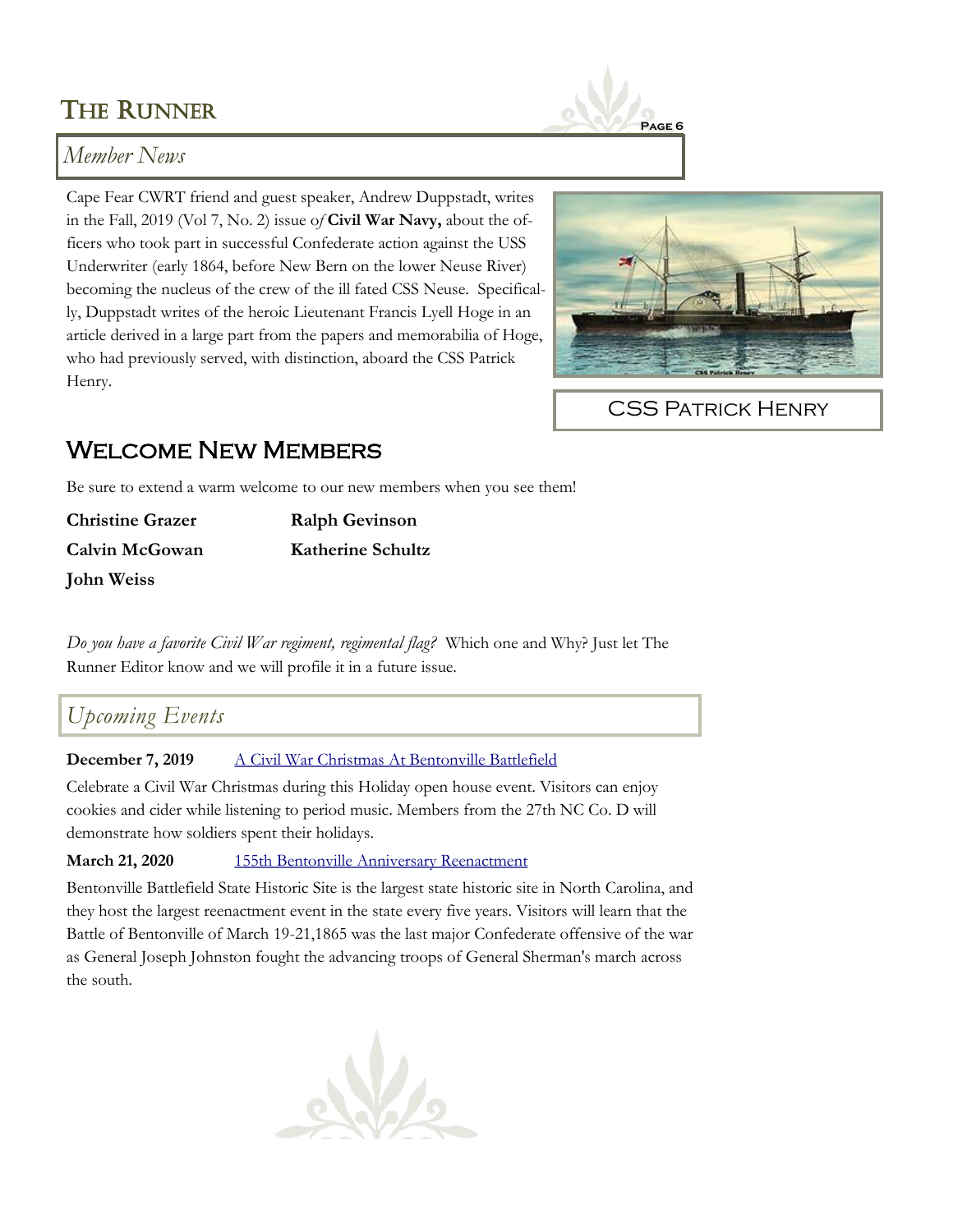

## *This Day in Civil War History - November 15, 1864*

One hundred and fifty-five years ago, Major General William T. Sherman begins marching his 60,000-man army eastward towards the Atlantic coast. He instructed his soldiers to "forage liberally" on the country and to inflict maximum damage to all those resources that helped to sustain the Confederate war effort. His strategic goal was summed up to Lt. General U.S. Grant: "If we can march a well-appointed army right through his [the enemy's] territory, it is a demonstration to the world, foreign and domestic, that we have a power which Davis can not resist...there are thousands of people abroad and in the South who will reason thus: If the North can march an army right through the South, it is proof positive that the North can prevail."

#### QUOTE:

"Savannah Georgia December 22, 1864

To His Excellency President Lincoln, WASHINGTON, D.C.:

I beg to present you as a Christmas-gift the city of Savannah, with one hundred and fifty heavy guns and plenty of ammunition, also about twenty-five thousand bales of cotton.

W.T. Sherman, Major -General "

Sherman believed that the Confederacy derived its strength not from its fighting forces but from the material and moral support of sympathetic Southern whites. Factories, farms and railroads provided Confederate troops with the things they needed, he reasoned; and if he could destroy those things, the Confederate war effort would collapse. Meanwhile, his troops could undermine Southern morale by making life so unpleasant for Georgia's civilians that they would demand an end to the war.

To that end, Sherman's troops marched south toward Savannah in two wings, about 30 miles apart. On November 22, 3,500 Confederate cavalry started a skirmish with the Union soldiers at Griswoldville, but that ended so badly–650 Confederate soldiers were killed or wounded, compared to 62 Yankee casualties–that Southern troops initiated no more battles. Instead, they fled South ahead of Sherman's troops, wreaking their own havoc as they went: They wrecked bridges, chopped down trees and burned barns filled with provisions before the Union army could reach them.

The Union soldiers were just as unsparing. They raided farms and plantations, stealing and slaughtering cows, chickens, turkeys, sheep and hogs and taking as much other food– especially bread and potatoes–as they could carry. (These groups of foraging soldiers were nicknamed "bummers," and they burned whatever they could not carry.)

About three weeks after they left Atlanta Sherman's troops arrived in Savannah on December 21, 1864. The city was undefended when they got there. (The 10,000 Confederates who were supposed to be guarding it had already fled.) Sherman presented the city of Savannah and its 25,000 bales of cotton to President Lincoln as a Christmas gift. Early in February 1865, Sherman and his men left Savannah and repeated their march through Georgia as they built bridges, forded streams swollen with winter rains, "foraged liberally" and destroyed resources as they converged on Columbia. Retreating Confederates set fire to bales of cotton and Union troops destroyed military supplies but failed to control the fires, leaving South Carolina's capital in ruins.

**Note:** Sherman and his army only feinted toward Charleston, they bypassed the city, continuing north toward NC.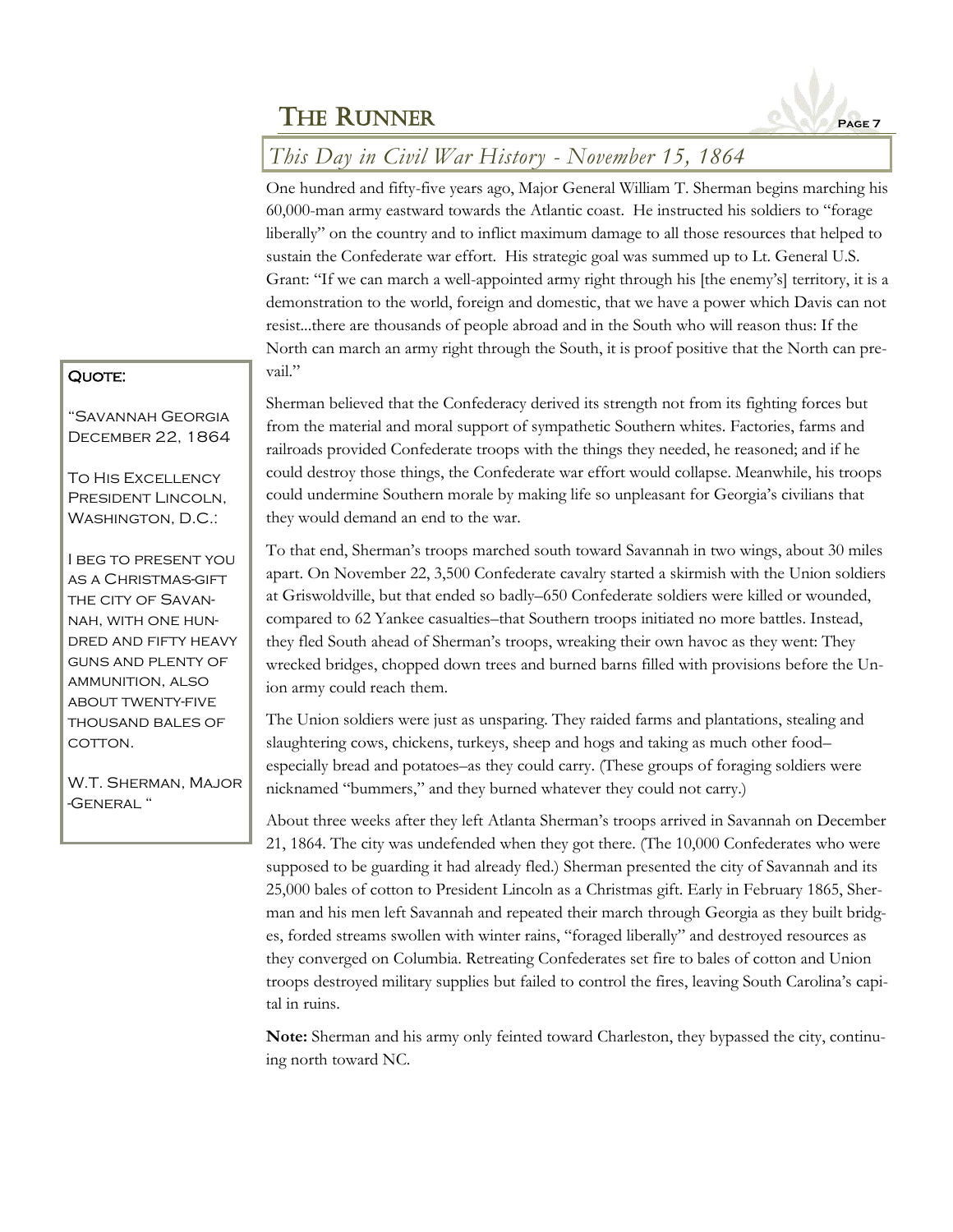

## *1st Louisiana Special Battalion - Wheat's Tigers*

Screaming at the tops of their lungs as they charged the hapless Yankees, they were a vision straight out of hell. Some of them wore outlandish Turkish-style Zouave uniforms which made them easy targets, but they seemed to care not at all. They descended in a fury, killing without qualm. Above them flew their battalion flag, itself a deliberate mockery of the solemnity of war. On it were embroidered the words "Gentle as a …" and the image of a lamb. They had been largely recruited from the wharves, gutters and dives of the New Orleans waterfront, and though their official designation was the 1st Louisiana Battalion, they were known and feared by Federals and Rebels alike as the Louisiana Tigers and were as tough and resolute as their combative commander, Major Roberdeau Wheat.

Chatham Roberdeau Wheat, born on April 9, 1826, in Alexandria, Va., studied law at the University of Nashville and then served in the 1st Tennessee Cavalry as a lieutenant during the Mexican War. After the war, he moved to New Orleans, where he began his career as a filibuster–or mercenary–participating in several expeditions to Cuba, Mexico, Nicaragua and Italy, and rising to the rank of general in both the Mexican and Italian armies.

At least some of the men, especially those in Harris' Walker Guards, were also former filibusters who had served with Wheat in Nicaragua back in 1857. They mustered into service in their old filibuster uniforms–off-white cotton drill trousers, white canvas leggings, red flannel battle shirts and broad-brimmed, low-crowned straw hats. Once enlisted, the men also wrote provocative slogans–such as 'Lincoln's Life or a Tiger's Death,' 'Tiger by Nature' or 'Tiger in Search of Abe'–on their hat bands."

By the time Wheat died, his Tigers had been drastically reduced in number, from an initial enrollment of 500 to fewer than 100 men. On Aug. 9, 1862, the battalion was disbanded by special order and its remaining troops reassigned to other Louisiana regiments. They had always fought with distinction and often just for the love of fighting. Perhaps the most accurate memorial to the Louisiana Tigers, and to Wheat himself, was written by Confederate Maj. David Boyd: "Wheat's Battalion was a unique body, representing every grade of society and every kind of man, from the princely gentleman who commanded them down to the thief and cutthroat released from parish prison. … Such a motley herd of humanity was probably never got together before, and may never be again."

Further reading : This book is available from [Savas Beatie](https://www.savasbeatie.com/the-civil-war-memoirs-of-captain-william-j-seymour-reminiscences-of-a-louisiana-tiger/)

*The Civil War Memoirs of Captain William J. Seymour: Reminiscences of a Louisiana Tiger*

By Terry L. Jones



CHATHAM **ROBERDEAU WHEAT** 



Wheat's Tiger Turkish-style **ZOUAVE** uniforms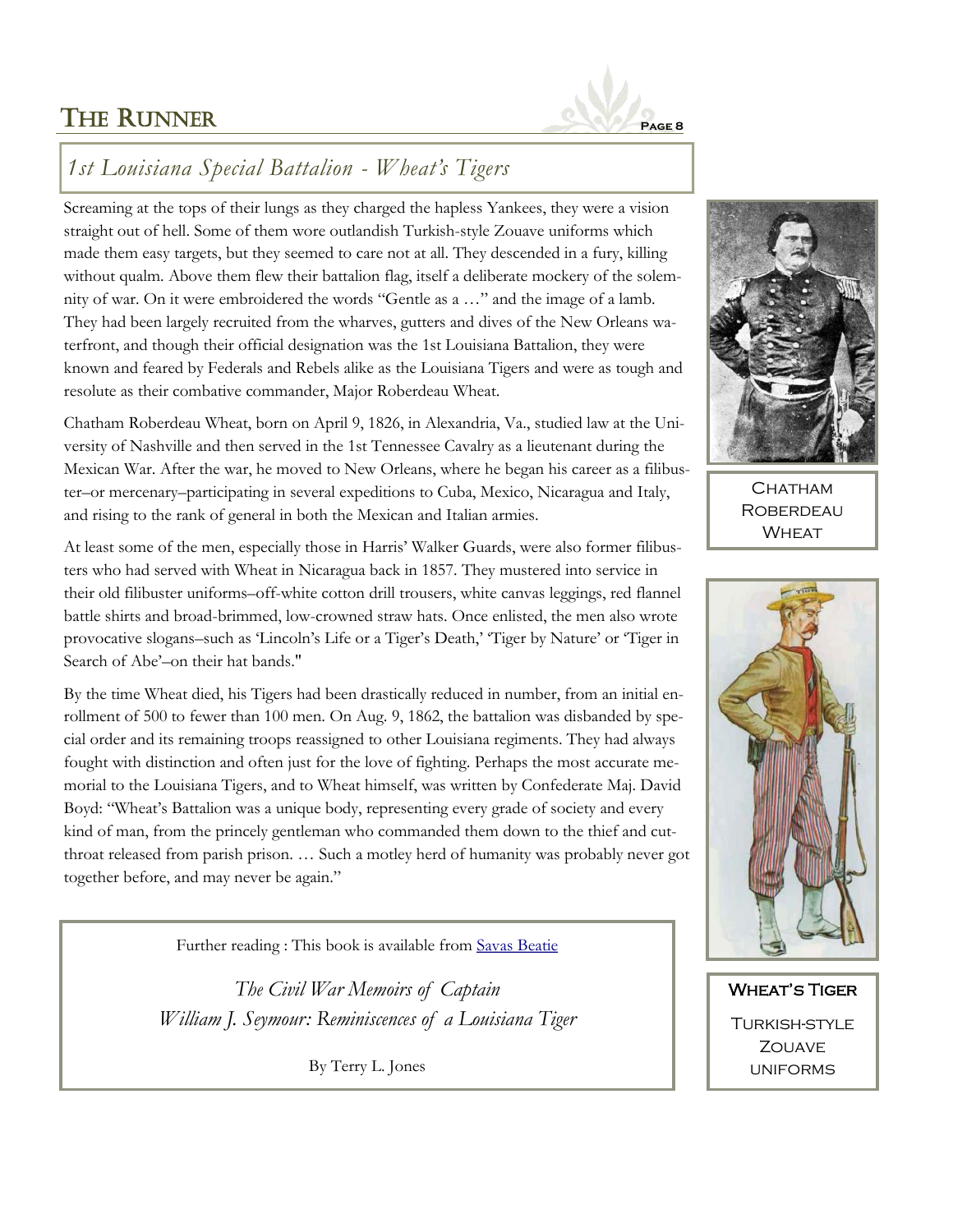## THE RUNNER



*Cape Fear Revolutionary War Round Table Annual Dinner*

#### Dear Members and Guests:

Our annual dinner meeting event on Wednesday, December 4th at 6:30PM will be held at Pine Valley Country Club, 500 Pine Valley Dr. We will host keynote speaker **Dr. Chris E. Fonvielle Jr.** giving a PowerPoint presentation (see below). A buffet dinner will be featured, prepared by the excellent on-site chef. Menu follows at the end of this post. **Please read complete post as payment and driving instructions are at the end.**

#### **"With Such Great Alacrity": The Destruction of Fort Johnston and the Coming of the American Revolution in North Carolina**

*Dr. Chris E. Fonvielle Jr., professor emeritus in the Department of History at UNC Wilmington and vice president of the Cape Fear Revolutionary War Round Table, will discuss the brazen firebombing raid by Patriot forces on British Fort Johnston near the mouth of the Cape Fear River on July 19, 1775. Most historians of the American Revolution in the South recognize the Battle of Moore's Creek Bridge in late February 1776 as the beginning of the war in North Carolina, but Dr. Fonvielle claims it started at Fort Johnston more than seven months earlier. Led by John Ashe, Cornelius Harnett, and Robert Howe, hundreds of armed Patriot militia burned the only serviceable British fort in North Carolina in an effort to deny Royal Governor Josiah Martin a base of operations from where he planned to launch a military campaign in the southern colonies in 1776. In doing so, however, they destroyed property owned by King George III. What, in the minds of the Patriots, gave them just cause to resort to such a blatant and bellicose course of action? Did they mean to burn Fort Johnston at all, or did they intend for their destructive attack to incite war in North Carolina in a powerful and public display of solidarity with other colonies already in rebellion? What kind of response did the people of the Lower Cape Fear anticipate from the British Government? How did their actions affect the coming of the American Revolution in North Carolina? "A splendid time is guaranteed for all!"*

> Dr. Chris E. Fonvielle, Jr. Professor Emeritus, Department of History University of North Carolina Wilmington

Chris E. Fonvielle Jr. is a native Wilmingtonian with a lifelong interest in American Civil War, North Carolina, and Cape Fear history. He attended public schools, including New Hanover High School, class of 1971, where he was the first soccer-style placekicker in North Carolina football history. After receiving his B.A. in anthropology at the University of North Carolina Wilmington, Chris served as the last curator of the Blockade Runners of the Confederacy Museum. He subsequently received his M.A. in American history at East Carolina University, and his Ph.D. from the University of South Carolina. That makes Chris a Wildcat, a Seahawk, a Pirate, and a Gamecock.

After a brief teaching stint at East Carolina University, Dr. Fonvielle returned to his undergraduate alma mater at UNCW in 1996, where he taught courses on the Civil War, Wilmington and the Lower Cape Fear, and Antebellum America. His in-depth research focuses on coastal operations and defenses, and blockade running in southeastern North Carolina during the Civil War. He has published books and articles including The Wilmington Campaign: Last Rays of

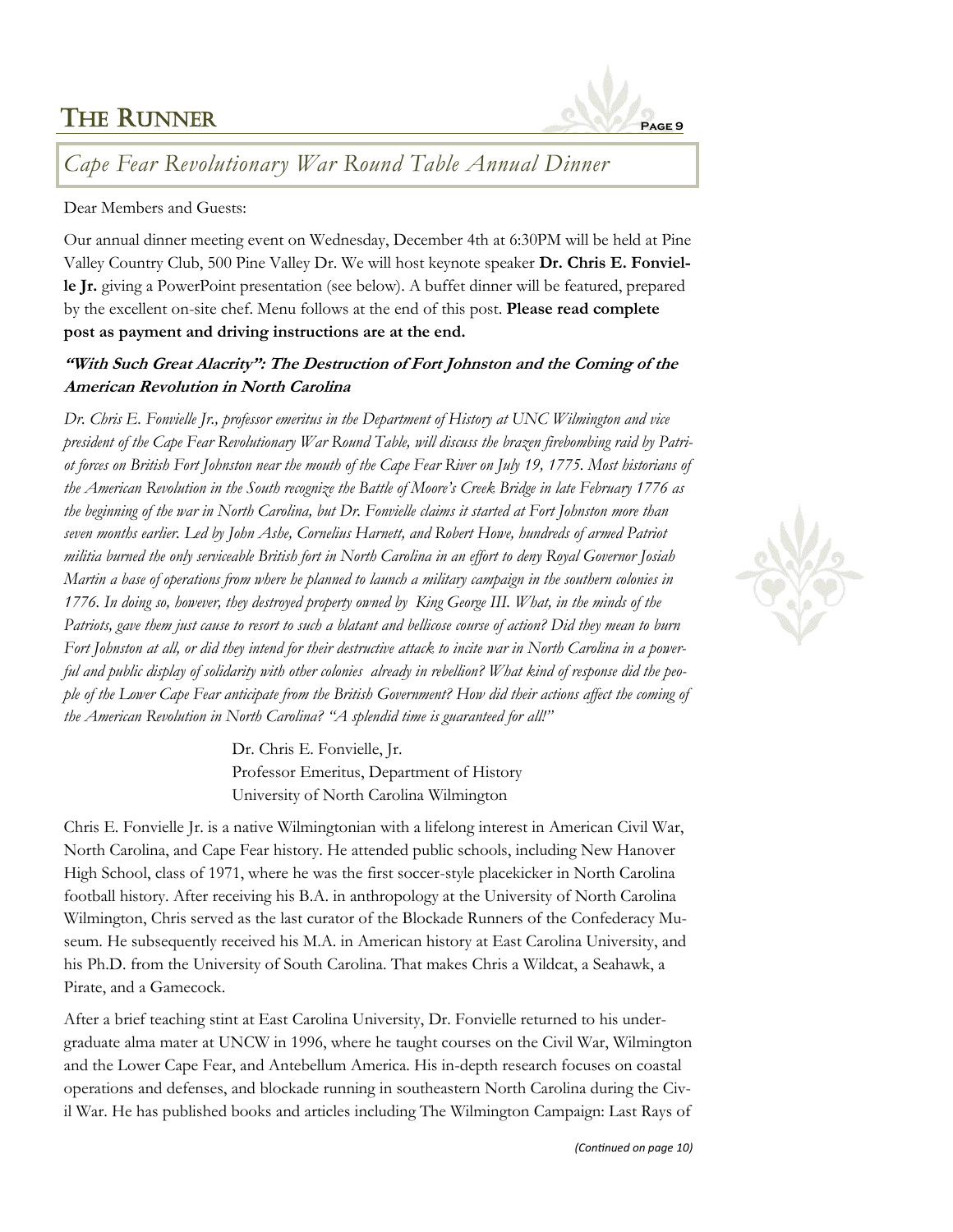

*Cape Fear Revolutionary War Round Table Annual Dinner, cont.*

Departing Hope; Wilmington and the Lower Cape Fear: An Illustrated History; Fort Fisher 1865: The Photographs of T.H. O'Sullivan.

In 2014, then-Governor Pat McCrory appointed Dr. Fonvielle to the North Carolina Historical Commission. Upon his retirement from UNC Wilmington in 2018, Chris was presented with the Order of the Long Leaf Pine for distinguished service to the State of North Carolina, signed by incumbent Governor Roy Cooper. He is also a regular tour guide for Wilmington Water Tours, featured guest on "Cape Fear Unearthed" podcasts, and contributor of articles on Cape Fear history for Salt Magazine.

Menu: Buffet serving Sliced Flank Steak with a Red Wine Mushroom Sauce and Sautéed Chicken Breast with a Picatta Sauce, vegetable medley, herb roasted potatoes with onions, salad, tea & coffee, rolls, dessert.

RSVP to Pres. Linda Lashley at (910) 395-0012 and leave message OR email to [LKL8@BELLSOUTH.net.](mailto:LKL8@BELLSOUTH.net?subject=CFRWRT%20Annual%20Dinner%20Meeting) Members = \$35 Non-members = \$40 **Please mail a check made out to CFRWRT to Linda Lashley, 2123 Quiet Ln., Wilmington, NC 28409 by Monday, November 23.**

Driving instructions: **Very important** - enter Pine Valley Dr. from S. College Rd. and NOT FROM SHIPYARD BLVD. Turn at the Fire Station at the corner of S. College Rd. and Pine Valley Drive. Continue traveling to the end of the street to enter the parking lot. If you turn off of Shipyard Blvd. you will end up behind the tennis courts with no access to the Country Club. We are able to use these private facilities through the generosity of Christine Lamberton, Museum Director Burgwin-Wright House and Gardens.

I hole to see you there! Dr. Fonvielle is always an interesting and exciting speaker. Don't miss it!

In Friendship,

Linda Lashley, President Cape Fear Revolutionary War Round Table